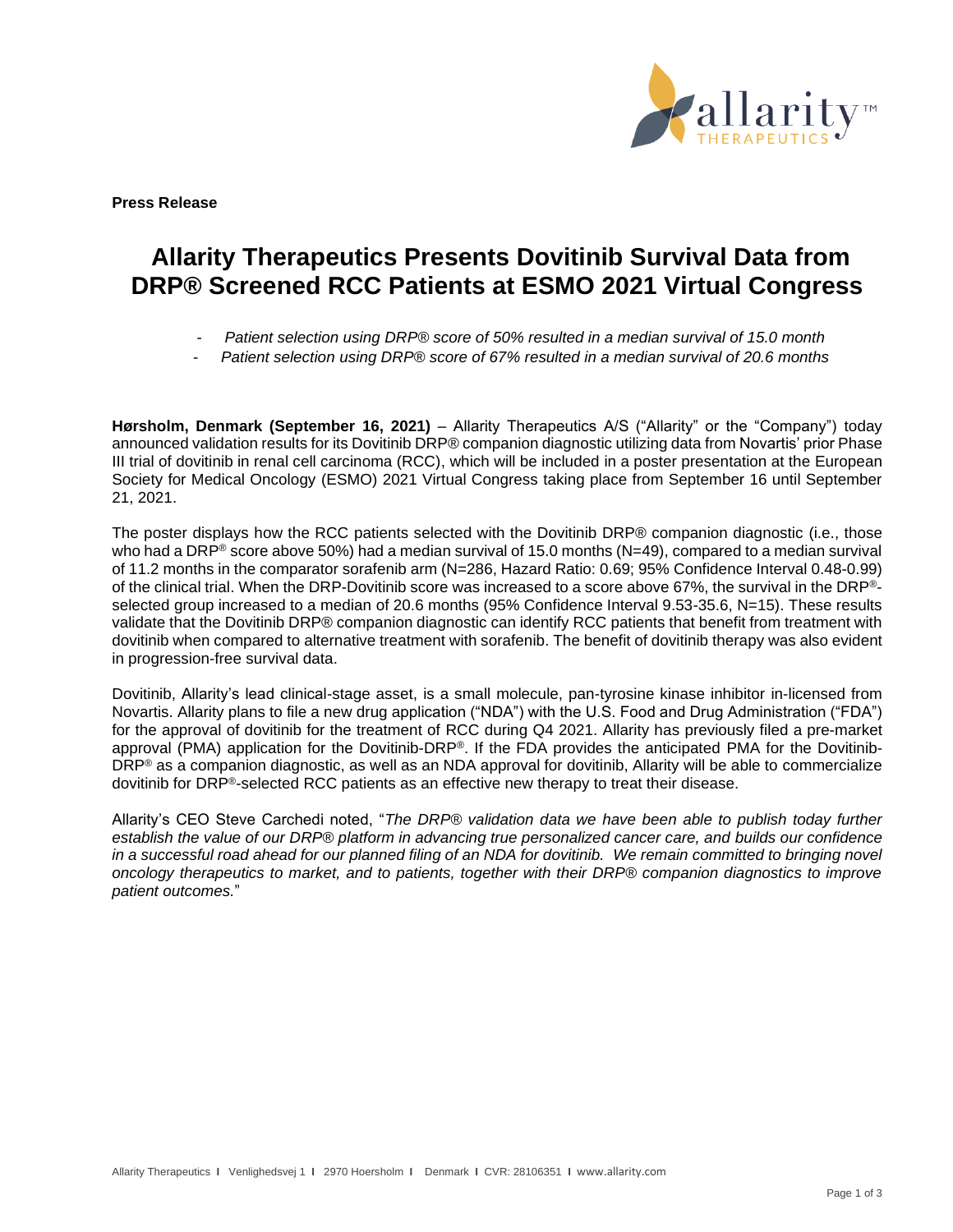## **About Allarity Therapeutics**

Allarity Therapeutics (Nasdaq First North Growth Market Stockholm: ALLR.ST) develops drugs for personalized treatment of cancer guided by its proprietary drug response predictor technology, the DRP® platform. The Company has a mature portfolio of six drug candidates, including compounds in the pre-registration stage. The product portfolio includes: stenoparib (2X-121), a PARP inhibitor in Phase 2 for ovarian cancer; dovitinib, a pan-TKI in post-Phase 3 for renal cell carcinoma; IXEMPRA® (Ixabepilone), a microtubulin inhibitor approved in the U.S. for the treatment of breast cancer; LiPlaCis®, a liposomal formulation of cisplatin in Phase 2 trials for breast and prostate cancer, currently being developed by Smerud Medical Research International; 2X-111, a liposomal formulation of doxorubicin under manufacturing for Phase 2 in breast cancer, currently being developed by Smerud Medical Research International; and Irofulven, a DNA damaging agent in Phase 2 for prostate cancer, currently being developed by Lantern Pharma, Inc.

# **About the Drug Response Predictor – DRP® Companion Diagnostic**

Allarity uses its drug specific DRP® to select those patients who, by the genetic signature of their cancer, are found to have a high likelihood of responding to the specific drug. By screening patients before treatment, the response rate can be significantly increased. The DRP<sup>®</sup> method builds on the comparison of sensitive vs. resistant human cancer cell lines, including genomic information from cell lines combined with clinical tumor biology and prior clinical trial outcomes. DRP® is based on messenger RNA from the patient's biopsies. DRP® has proven its ability to provide a statistically significant prediction of the clinical outcome from drug treatment in cancer patients in nearly 40 clinical studies that were examined, including an ongoing, prospective Phase 2 trial. The DRP® platform can be used in all cancer types and is patented for more than 70 anti-cancer drugs.

#### **Follow us on social media:**

Facebook: https://www.facebook.com/AllarityTx/ LinkedIn: https://www.linkedin.com/company/allaritytx/ Twitter: https://twitter.com/allaritytx

## **Forward-Looking Statements**

This announcement includes forward-looking statements that involve risks, uncertainties and other factors, many of which are outside of Allarity's control and which could cause actual results to differ materially from the results discussed in the forward-looking statements. Forward-looking statements include statements concerning Allarity's plans, objectives, goals, future events, performance and/or other information that is not historical information. All such forward-looking statements are expressly qualified by these cautionary statements and any other cautionary statements which may accompany the forward-looking statements. Allarity undertakes no obligation to publicly update or revise forward-looking statements to reflect subsequent events or circumstances after the date made, except as required by law.

###

# **Investor Contacts:**

InvestorRelations@allarity.com

#### **Media Contacts:**

U.S. Media Contact:

 Mike Beyer Sam Brown, Inc. +1 312-961-2502 mikebeyer@sambrown.com